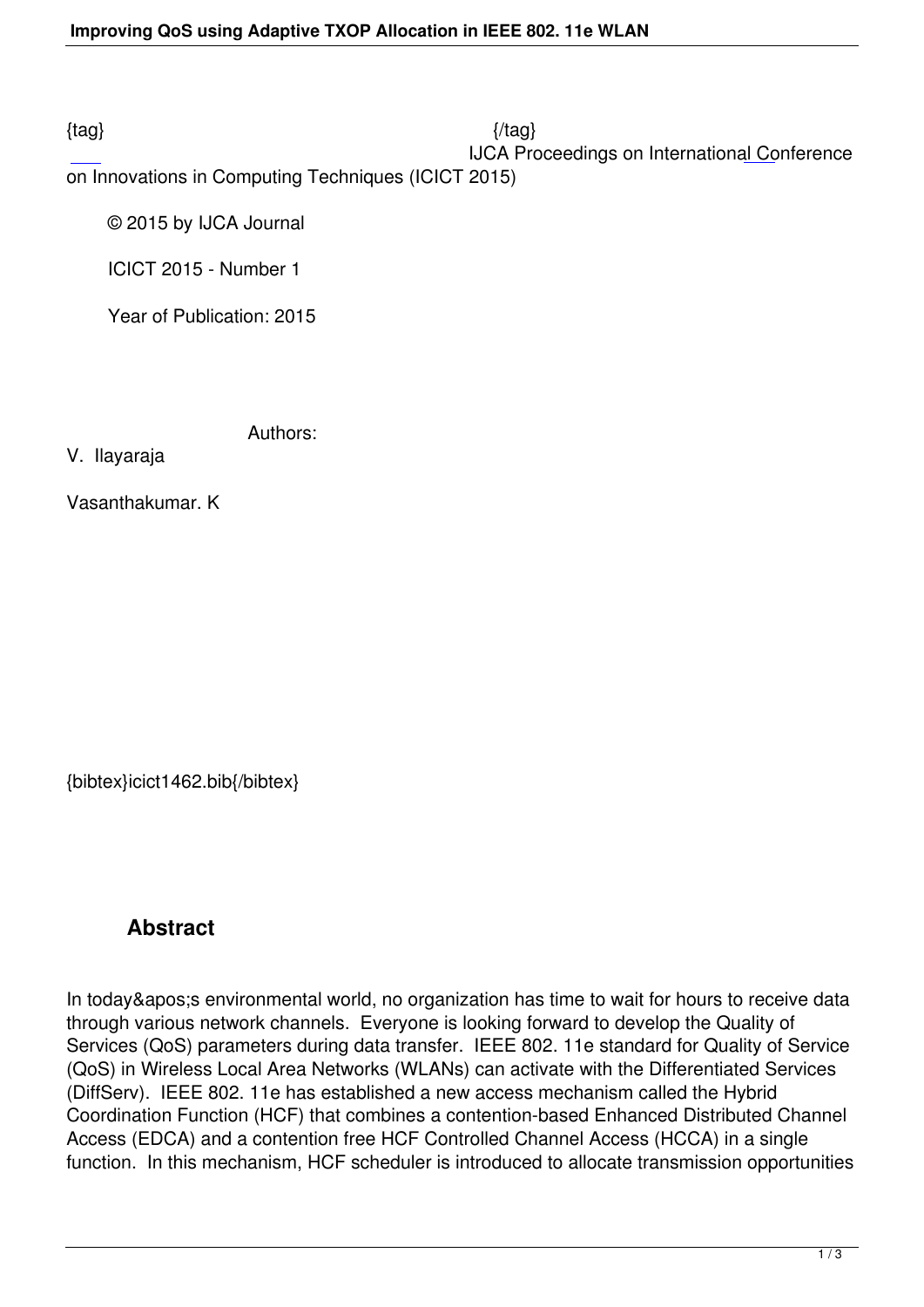(TXOPs), to the stations. TXOP is the time under which the station can send its burst data packets to other stations that is applicable to existing scheduling algorithms. It works in accordance with channel and traffic conditions and complies with the link adaptation mechanism. Also in the existing system, TXOP has applied only to the four categories of MAC Service Data Unit (MSDU). But in proposed methodology, TXOP is applying to eight categories of MSDU with the support of DiffServ.

### **Refer**

#### **ences**

Abhinav Arora, Sung-Guk Yoon, Young June Choi and Saewoong Bhak, " Adaptive TXOP Allocayion Based on Channel Conditions and Traffic Requirements in IEEE 802. 11e Networks" IEEE Transaction on vehicular technology, vol 59, no. 3, pp. 1087-1099, March 2010.

Prof. Rathnakar Acharya, Dr. V. Vityanathan, Dr. Pethur Raj Chellaih, & quot; WLAN QoS Issues and IEEE 802. 11e QOS Enhancement" International journal of Computer Theory and Engineering, vol 2, no. 1 Feburary, 2010

Shaik Madhar Saheb, A. K. Bhattecharjee, Dharmasa, "Multipath Routing Protocol Using Cross-layer based QoS Metrices for IEEE 802. 11e WLAN& quot; International journal of Computer Application, vol. 50-No. 10,july 2012.

Young – Woo Nam, Sunmyeng Kim, and Si-Gwan Kim, " Fairness Enhancement Scheme for Multimedia Application in IEEE 802. 11e Wireless LANs ", International journal of Advanced Computer science and application, Vol. 3, No. 2, 2012.

S. Mangold, S. Choi, G. Hiertz, O. Klein, and B. Walke, & quot: Analysis of IEEE 802. 11e for QoS support in wireless LANs, & quot; IEEE Wireless Commun. , vol. 10, no. 6, pp. 40–50, Dec. 2003.

Jelena Misic, Saeed Rashwand, and Vojislav B. Misic, " Analysis of Impact of TXOP Allocation on IEEE 802. 11e EDCA under Variable Network Load" IEEE transactions on parallel and distributed systems, vol. 23, no. 5, pp 785–799, May 2012.

Huabing Liu, Yun Zhao, " Adaptive EDCA algorithm using traffic prediction in wireless local area networks" US 7519038 B2 Patent by Hitachi, Ltd.

Geyong Min, Member, Jia Hu, and Mike E. Woodward, &quot: Performance Modelling and Analysis of the TXOP Scheme in Wireless Multimedia Networks with Heterogeneous Stations" IEEE transactions on wireless communications, vol. 10, no. 12, pp 4130-4139, Dec 2011.

Yang Xiao, Yan Zhang, Mike Nolen, Julia Hongmei Deng, and Jingyuan Zhang, "A Cross-Layer Approach for Prioritized Frame Transmissions of MPEG-4 Over the IEEE 802. 11 and IEEE 802. 11e Wireless Local Area Networks" IEEE systems journal vol. 5, no. 4, pp 474-485, Dec 2011

ns documentation. [Online]. Available: http://www. isi. edu/nsnam/ns/

Bahi Hour and Shihab Hameed, " Proposed Enhancement of IEEE802. 11e WLANThrough Real Time Simulation Study", The International Arab Journal of Information Technology, Vol. 6, No. 4, Oct 2009.

### **Index Terms**